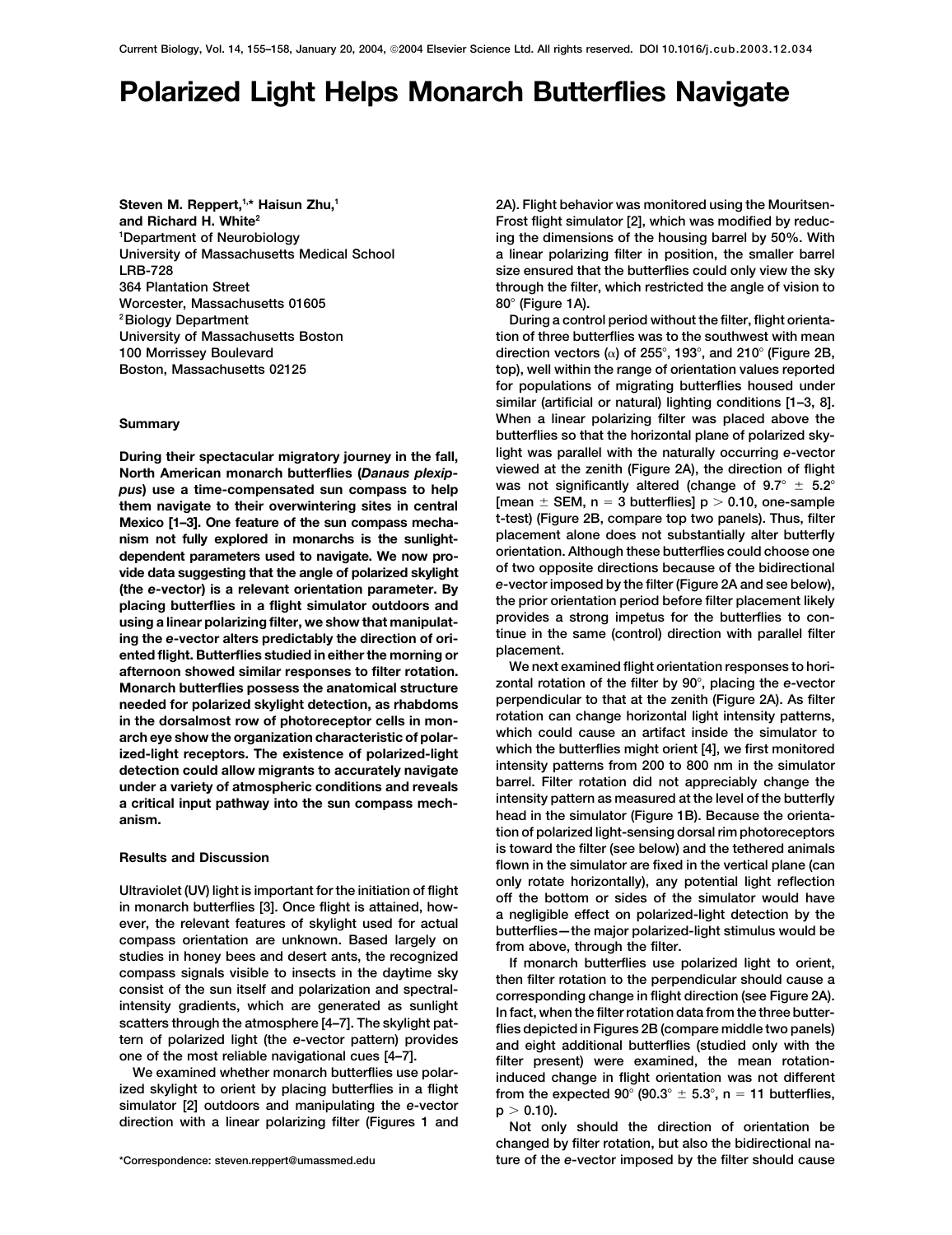

(gray disc). Vertical lines designate the zenith e-vector. Filter studies were performed outdoors in the morning or afternoon when the reception at all angles for more global photoreceptive butterflies could not visualize the sun directly. Modified from [2]. activities (Figure 4B). (B) Light spectral-intensity plots of outdoor light with the photocell outside (top) or inside (bottom) the simulator. Light measurements (from a USB2000 spectroradiometer from Ocean Optics; range 200-<br>800 nm) were made inside the simulator at the level of the butterfly<br>head with the filter in place. Measurements outside the barrel were<br>head with the filter made with the filter directly over the photocell. Peak intensity in for some foraging hymenopterans, such as honey bees each situation was plotted as 3500 units. Skylight penetration from and desert ants [4–7]. We now suggest that lepidopteraround the outer edge of the filter and through the translucent sides ans can also use the polarized skylight pattern to orient. of the barrel itself dampened any change in light intensity in the We were unable to clearly establish the importance of barrel, with the filter in place and when the filter was rotated. The results were the same when reco

bimodal orientation patterns (Figure 2A). Bimodal orientation patterns could be manifested in two ways. First, each butterfly might continually switch its orientation from each of two opposite directions, giving rise to bimodal orientation profiles; that is, two equal peaks that are 180° out of phase with each other. Second, individual butterflies could simply orient primarily to one of the two possible positions dictated by the bidirectional *e*-vector [9].

Our butterflies chose predominantly the second response, as six of the 11 butterflies repositioned their orientation to the right  $(+90^\circ)$ , while the other five changed to the left  $(-90^{\circ})$  (Figure 3). In addition, there was no direction bias between butterflies flown in the same apparatus at the same position on the same flight arena in either the morning (Figure 3, small open circles) or afternoon (Figure 3, small closed circles). The finding that monarchs show similar magnitudes of orientation response to filter rotation in either the morning or afternoon is consistent with time-compensated use of the *e*-vector. It is noteworthy that some of the butterflies examined with the filter in place showed accentuated asymmetrical bimodal orientation patterns in individual records (e.g., Figure 2B, AM-1, second panel down; data not shown), but these bimodal profiles usually showed a dominant orientation peak.

When the filter was rotated back parallel to the zenith *e*-vector (Figure 2A), two of the three animals in Figure 2B (bottom two panels) oriented back to the control position, whereas the third oriented to the opposite position (PM butterfly, Figure 2B), consistent with the imposed bidirectional *e*-vector. In this case, the prior position of the filter perpendicular to the zenith *e*-vector would eliminate the control position bias noted in the top two panels of Figure 2B.

The dorsalmost row of photoreceptor cells in the compound eye of the monarch butterfly showed the anatomical organization characteristic of polarized-light receptors [10]; they have rectangular-shaped rhabdoms whose rhabdomeres contribute microvilli that are oriented at right angles (Figure 4A). This orthogonal specialization optimizes accurate measurement of incident light *e*-vector direction by the photoreceptor-containing Figure 1. Experimental Setup for Polarized-Light Experiments<br>
(A) Flight simulator with polarizing filter in place. The joining oblique<br>
lines denote butterfly angle of vision of open skylight below the filter<br>
(ray disc)

polarized light to orient, monarch butterflies may use the sun itself [3] and/or spectral gradients, which are used by honey bees and desert ants [11–13]. The relative importance of these cues as compass signals in mon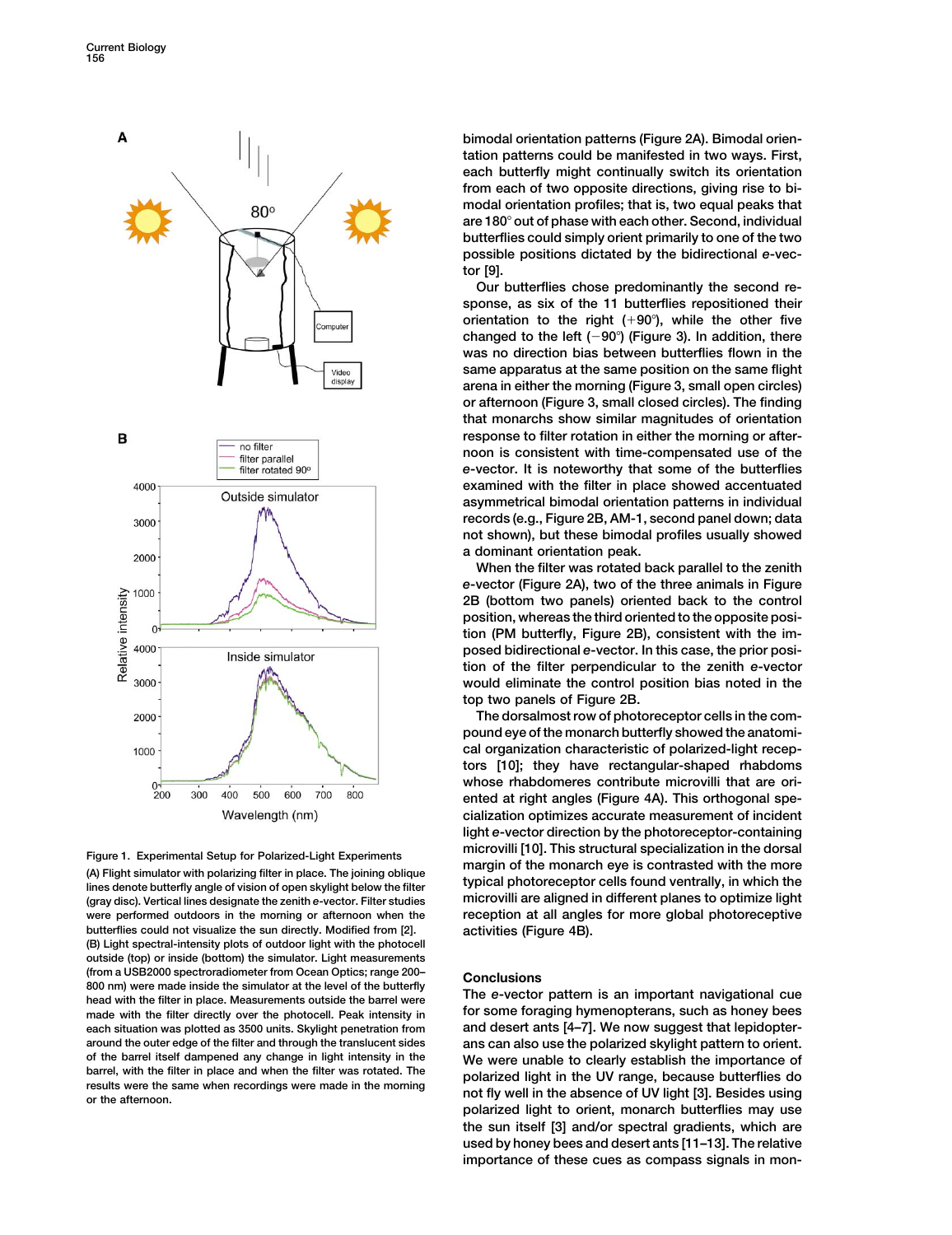Polarized Light and Monarch Butterfly Orientation 157





(A) Experimental paradigm. Each thick vertical bar in the left-hand column represents the major *e*-vector viewed at the zenith. Treatments (right-hand column) were sequential from top to bottom (described in [B]). Shaded rectangles represent the linear polarizing filter, with the double-arrowed lines depicting the bidirectional *e*-vector imposed by the filter.

(B) A sequential record of flight orientation histograms is shown for each of three butterflies; each histogram is a record of continuous flight lasting at least 5 min and with sampling at 200 ms intervals. After initiating oriented flight (control), we applied a linear polarizing filter with the e-vector parallel to that in the zenith (in). The filter was then rotated clockwise by 90° (out), and finally, the filter was rotated clockwise by another 90° to put the e-vector back parallel with the zenith (in). The individual on the left (AM-1) was studied from 08:56 to 09:41 hr EST, in the middle (PM) from 13:39 to 14:25 hr, and on the right (AM-2) from 09:55 to 10:34 hr.  $\alpha$ , mean vector.

archs remains to be determined. The existence of polarized skylight detection in monarch butterflies would help ensure accurate celestial navigation under a variety of atmospheric conditions encountered during migration, including cloudy skies with some blue sky visible [4–7, 14]. In addition, polarized-light reception reveals a critical input pathway into the time-compensated sun compass mechanism.





Flight orientation of 11 butterflies in which the direction of polarized skylight was varied. When the polarizing filter was rotated horizontally by 90°, each of 11 butterflies (small circles) changed its orientation. The data include the three animals depicted in Figure 2 (middle two panels). 0°, denotes the starting position for each butterfly with Figure 4. Monarch Butterflies Have the Anatomical Substrate for the polarized Light Detection the polarizer parallel with the *e*-vector at the zenith; +90°, change in orientation to the right; -90°, change in orientation to the left. 08:00-11:00 hr; small closed circles, butterflies studied between row of photoreceptor cells showing the rectangular profile and orpolarized skylight pattern through the filter. the state of twisted. Scale bar = 1  $\mu$ m.



Electron micrographs of cross-sectioned retinulae at the dorsal mar-Small open circles, orientation of butterflies studied between gin of the monarch butterfly eye. (A) Rhabdom from the dorsalmost 13:00–17:00 hr. Two additional animals studied did not significantly thogonal microvilli characteristic of dorsal rim polarized light detec-<br>change their orientation to filter rotation (<10° change). Both ap-<br>tors. (B) Rh tors. (B) Rhabdom from a nearby more ventral row, showing the peared to orient to light patterns inside the barrel, ignoring the more typical organization in butterfly eye in which the microvilli are